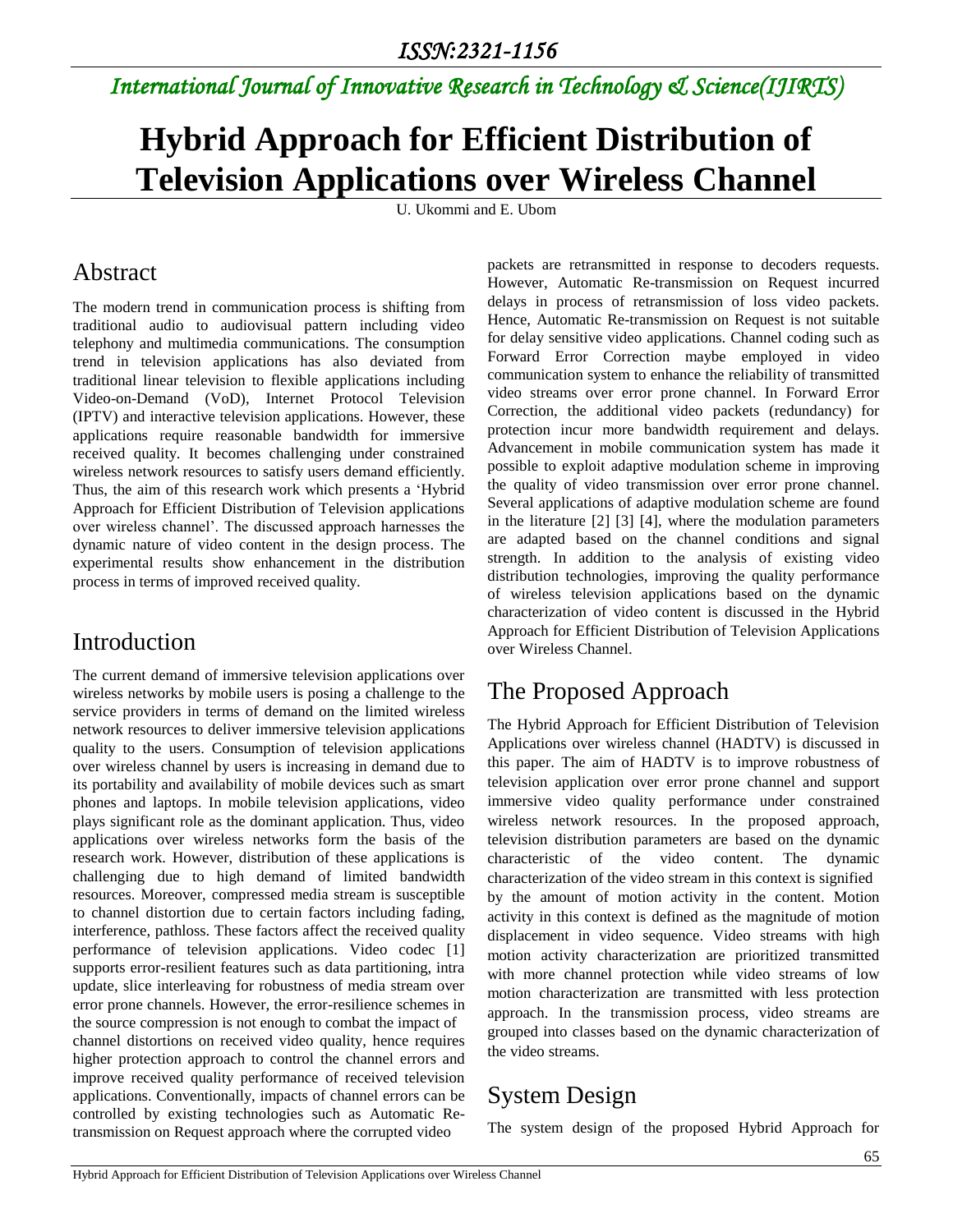#### *ISSN:2321-1156*

# *International Journal of Innovative Research in Technology & Science(IJIRTS)*

Efficient Distribution of Television Applications over wireless channel (HADTV) is described in this section. The system design composes of transmission and receiving chains. The transmission process includes capturing of events, encoding and transmission while the receiving section consists of receiver, decoder and display. Mobile television applications such as video communication involves capturing of natural scene by video camera, encoding by video compression algorithms and distribution of the compressed media streams over a wireless channel. The encoding block performs video compression function by exploiting redundancies in video sequence and application of various algorithms to enhance robustness of the media streams. In the proposed scheme, the transmission process significantly depends on the video characteristics, resource constraints and channel characteristics. Technically, wireless video communication is more challenging due to the limited bandwidth availability and high bit error rates which inflict quality degradation on the received video performance. The transmitted video stream is decoded at the receiving section. Finally, the reconstructed video stream is processed and displayed on the receiving device. More details on the video communication systems including digital video compression, transmission and decoding are discussed in the literature [5][6].

Content characterization in this context defines dynamic characterization of the media content. This is measured in terms magnitude of motion in the video sequences. Changes in the motion characteristics between successive video scenes are mainly caused by object motion and global motion. Examples of object motion include a goal keeper in a football scene, an athlete in action. Typical examples of global motion include camera motion such as zoom, pan. In object motion, different objects experience different motion characteristics in the video scene. In camera motion, objects within the video scene experience similar motion. Since camera motion produces homogeneous motion characteristic within the video scene, motion compensation results in reduction of residual energy and an increase in compression performance [7]. Thus, in this work object motion is considered as the influential parameter

in estimating dynamic characteristic of media content. The model for estimating measuring dynamic characterization of the media streams is discussed in the literature [8][9]. However, the spatial and temporal resolutions of the video sequence and the number of frames in the test media stream are also taken into consideration in the experimental process.

## Experimental Configuration

The experimental process to evaluate the effectiveness of the proposed approach systems is configured as shown in Figure 1. Several simulations are performed to assess the reliability of the proposed approach. Figure 2 presents the experimental configuration for evaluation of the proposed Hybrid approach.



Figure 1: Experimental configuration

In the system configuration, the content dynamic characterization is analyzed using the optical flow algorithm of Lucas and Kanade [10]. Different standard test media sequences characterized with various dynamic characterizations are analyzed using the algorithm. The application layer of the system design is modeled using H.264/AVC reference software [11]. The Additive White Gaussian Noise (AWGN) channel model is used in the research work [12]. Figure 2 shows the experimental configuration for evaluation of the discussed approach. In the experiment, the media server stores different video contents of diverse dynamic characterization. H.264/AVC encoder performs encoding and error resiliency functionalities including packetization for improved transportation of media streams over wireless network. The HADTV module performs adaptation operations for the distribution processes. The transmission parameters for media streams are adapted based on the content dynamic characterization. The performance of the proposed approach is tested with the standard test video sequences: Football, Soccer, and Weather test media sequences, representing different types of media broadcast content services stored in a centralized media server. The compression configuration of the video streams include 30fps in Common Intermediate Format. Each test media sequence has a total number of 600 frames. The received video streams are decoded using H.264/AVC reference software. The transmission of the compressed media streams is simulated at different wireless channel conditions and transmission approach. The channel performance is carried out with presimulated error patterns composed of traces of different Signal-to-Noise Ratio for different modulation schemes. The pre-simulated error traces is used to corrupt the video streams transmitted through the simulator. In the simulation, only the downlink subframe is considered. The downlink subframe composed of 30 subchannels and 13 time symbols, forming 390 slots. Each slot allows a certain number of data bits depending on the modulation and coding scheme of the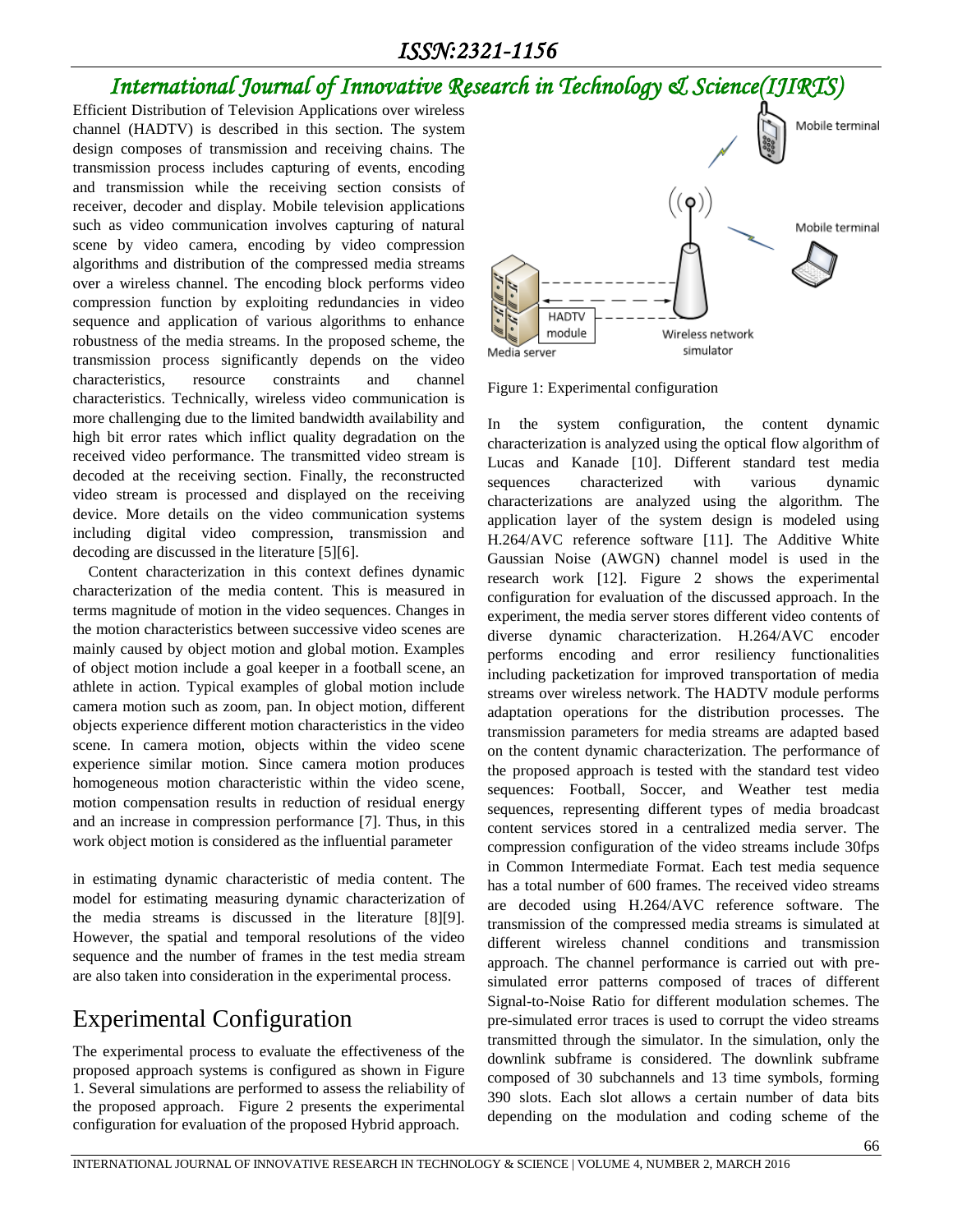# *International Journal of Innovative Research in Technology & Science(IJIRTS)*

system. The data slot error patterns are obtained by comparing the data bits within original data slot to the transmitted data slot. If there is any bit error within the data slot, it is then declared as an error.

The performance of the proposed scheme is measured in terms of received video quality performance. As a measure of perceived video quality performance, Peak-Signal-to-Noise-Ratio (PSNR) model is used in the received video quality performance assessment. Peak Signal-to-Noise Ratio (PSNR) measures video quality by correlating the maximum possible value of the luminance and the mean squared error (MSE). PSNR is calculated using equation [13]. The overall media quality performance is obtained by averaging the PSNR values throughout the video sequence. Higher PSNR values indicate better quality. Although, PSNR is not the most reliable metric of video quality assessment, it is employed in the research due to its less complexity, ease in calculation and widely usage for video quality assessment. More details on path loss, fading and wireless network channel are available in the literature [14] [15].

#### Results and Discussions

The performance of the proposed system was tested with three standard media video sequences in Common Intermediate Format. The tested video sequences include standard Soccer, Football, and Weather test sequences. In the experiment process, the corresponding Signal-to-Noise-Ratio value is mapped to the Modulation and Channel Coding Scheme. The pre-encoded media streams are then transmitted to the mobile terminal through the wireless simulator. The simulations were repeated ten times to obtain reliable results. The results are obtained by averaging the PSNR video quality performance values. Figure 2 presents the quality performance of the proposed approach in terms of PSNR(dB).



Figure 2: Quality Performance at three different test scenarios

Comparing the results obtained under three different test conditions. It has been observed that media quality performance obtained under scenario-3 outperforms that of test scenario-2 and scenario-1 respectively. The main reason for the quality improvement as observed in the case of Soccer test video sequence is a result of systematic mapping of media streams of high dynamic characterization on prioritized channel for better protection against channel errors.

Figure 2 shows the test results for Soccer, football and Weather test media sequences with different dynamic content characterization. The experimental were performed at three different test scenarios as depicts in Figure 2. Based on the observations from Figure 2, at the same source bitrates, video quality performance at scenario 3 shows significant improvement compared to the quality performance at scenario-1 and scenario 2 respectively. The quality performance improvement observed in scenario-3 is due to the adoption of the proposed hybrid approach. In the process, the media with higher dynamic characterization is mapped on better distribution channel with higher error protection approach. The hybrid approach harnesses the knowledge of content characterization and channel condition in the media distribution process. This improves the protection level of the media streams with high dynamic characterization against the impact of channel errors. Thus, the content with high dynamic characterization distributed through mapping on the improved channel conditions were delivered without much distortion on the received media quality performance. It has also been observed that the quality performance of Weather test sequence with low dynamic characterization is significantly better at the three test conditions. This is due to the fact the low dynamic test media sequence suffers negligible distortion at the network level. Transmission of media streams using this context improves the overall received quality performance of the tested media streams.

## Conclusion and Future Work

Hybrid Approach for Efficient Distribution of Television Applications over wireless channel has been investigated in this research paper. The paper first studied the existing technologies for media distribution over wireless channel. In contrast to the exiting approaches in the literature, the proposed hybrid approach harness the knowledge media characterization and the channel condition in the distribution of compressed media streams. The hybrid approach selectively maps the content with high dynamic characterization on robust channel for enhanced protection against channel distortions. The contents with low dynamic characterization are distributed through low priority channel. The proposed hybrid approach saves the limited wireless network resources through intelligent adaptation of the transmission resources based on media stream dynamic characterization. Test results show significant enhancement in the overall received media quality